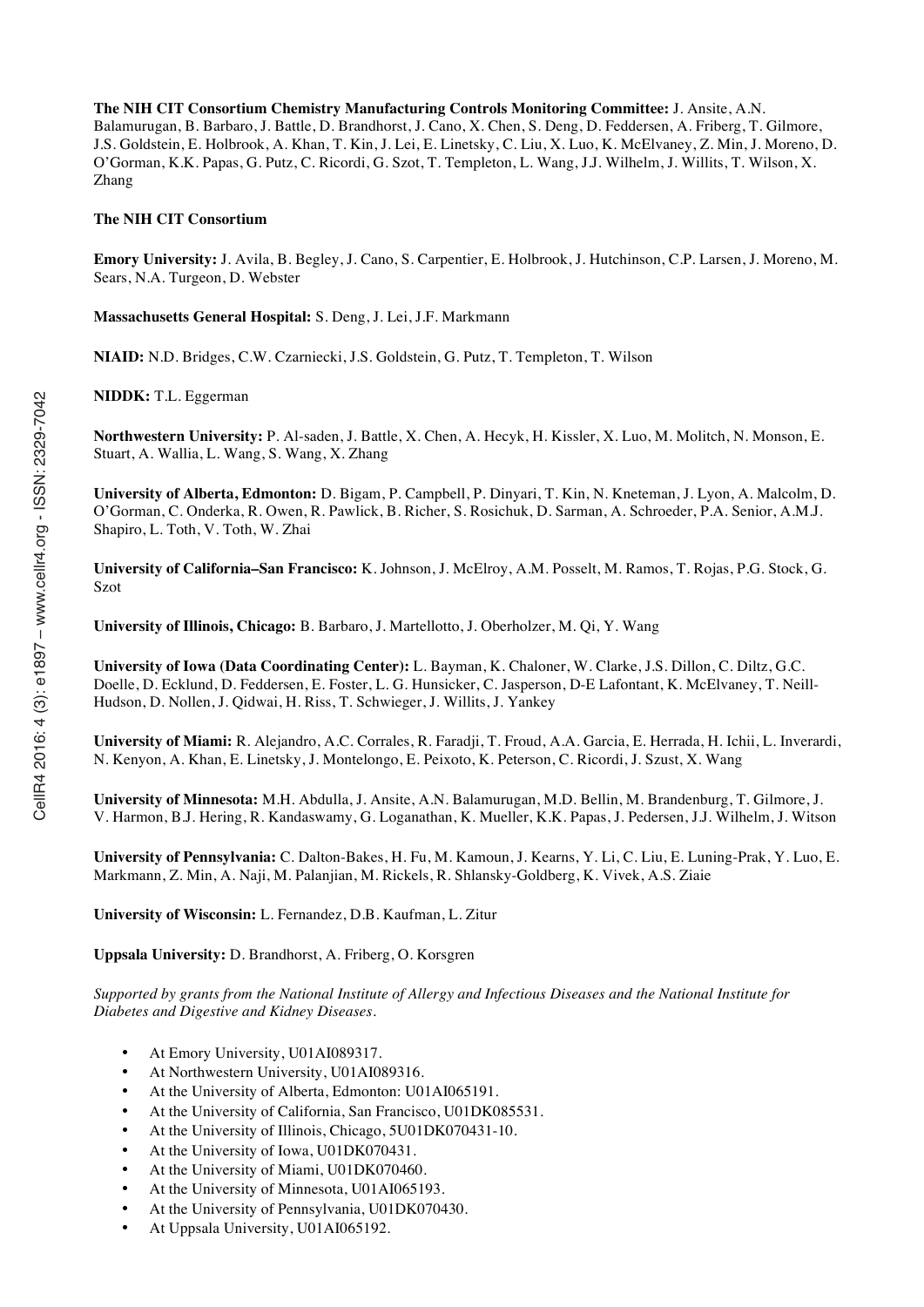*In addition, the study was supported by the following GCRC and CTSA awards:*

- At Emory University: UL1TR000454.
- At Northwestern University: 5UL1RR025741 and 8UL1TR000150.
- At the University of California, San Francisco, UL1TR000004.
- At the University of Illinois, Chicago, UL1TR000050.
- At the University of Miami: 1UL1TR000460.
- At the University of Minnesota: 5M01-RR000400 and UL1TR000114.
- At the University of Pennsylvania: UL1TR000003.

Address correspondence to: Camillo Ricordi MD, Chairman, CIT Steering Committee, ricordi@miami.edu

# **To cite this article**

*Raw Material Specification, CMRL 1066 Transplant Media, Contains Hepes And Without Sodium Bicarbonate – Standard Operating Procedure of the NIH Clinical Islet Transplantation Consortium*

CellR4 2016; 4 (3): e1897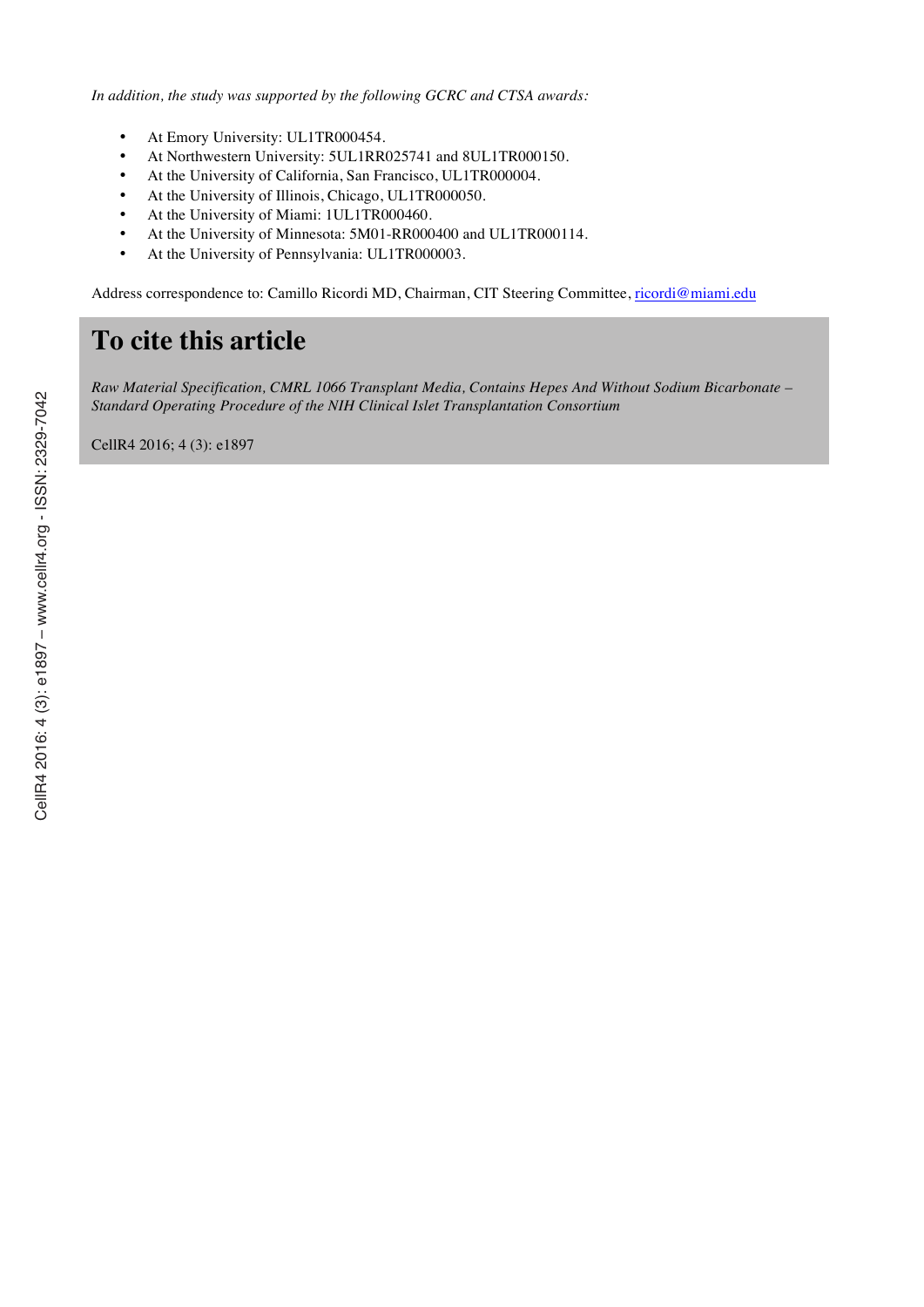| DAIT, NIAID, NIH                                     |                           |                                               |                                        |             |
|------------------------------------------------------|---------------------------|-----------------------------------------------|----------------------------------------|-------------|
|                                                      |                           | <b>SOP</b><br><b>APPENDIX</b>                 |                                        |             |
| <b>Document No.</b><br>SOP 3102, A03                 | <b>Revision No.</b><br>01 | <b>Effective Date</b><br><b>15 April 2009</b> | <b>Supersedes Date</b><br>07 July 2008 | Page 1 of 2 |
| <b>Document Title:</b>                               |                           |                                               |                                        |             |
| RAW MATERIAL SPECIFICATION,                          |                           |                                               |                                        |             |
| <b>CMRL 1066 TRANSPLANT MEDIA,</b>                   |                           |                                               |                                        |             |
| <b>CONTAINS HEPES AND WITHOUT SODIUM BICARBONATE</b> |                           |                                               |                                        |             |

### $1.0$ **Requirements:**

| <b>TEST</b>                                                       | <b>METHOD</b>        | <b>REQUIREMENT</b>                                                                                                                                                                                                |                                                                                                                           |  |
|-------------------------------------------------------------------|----------------------|-------------------------------------------------------------------------------------------------------------------------------------------------------------------------------------------------------------------|---------------------------------------------------------------------------------------------------------------------------|--|
| <b>Identity</b>                                                   | Visual<br>Inspection | Container label and Certificate of Analysis must specify: "CMRL 1066<br>Transplant Media," and "Contains HEPES and without Sodium Bicarbonate,"<br>and must have same lot number.                                 |                                                                                                                           |  |
| Vendor                                                            | Visual<br>Inspection | Mediatech, Inc., Cat. No. 98-291, or other qualified vendor.                                                                                                                                                      |                                                                                                                           |  |
| <b>Review of</b><br>Vendor's<br><b>Certificate</b><br>of Analysis | Visual<br>Inspection | All requirement on the Certificate of Analysis must be met.<br>$pH$ :<br>Osmolality:<br>Endotoxin:<br>Sterility:<br>Mycoplasma:<br>USP Safety Test <88>:<br>The Certificate of Analysis must be signed and dated. | $7.3 \pm 0.1$ @ 20 to 25 °C<br>$300 \pm 20$ mOsm/kg H <sub>2</sub> O<br>$\leq$ 0.5 EU/mL @ FW<br>Pass<br>Negative<br>Pass |  |

### Storage  $2.0$

 $2^{\circ}$ C to  $8^{\circ}$ C

#### $3.0$ Formulation:

| <b>Chemical</b>               | Concentration<br>(g/L) | <b>Chemical</b>                        | Concentration<br>(g/L) |
|-------------------------------|------------------------|----------------------------------------|------------------------|
| CaCl <sub>2</sub> , anhydrous | 0.20000000             | <b>Biotin</b>                          | 0.00001000             |
| MgSO <sub>4</sub> , anhydrous | 0.09970000             | Folic Acid                             | 0.00001000             |
| Na Acetate, anhydrous         | 0.05000000             | Riboflavin                             | 0.00001000             |
| $NaH2PO4H2O$                  | 0.14000000             | Cocarboxylase                          | 0.00100000             |
| Dextrose                      | 1.00000000             | $Li3 Coenzyme A 2 H2O$                 | 0.00250000             |
| KC1                           | 0.40000000             | Cozymase                               | 0.00700000             |
| <b>NaCl</b>                   | 6.80000000             | Na <sub>2</sub> FAD                    | 0.00100000             |
| Na Gluconate H <sub>2</sub> O | 0.00420000             | Na TPN                                 | 0.00100000             |
| L-Alanine                     | 0.02500000             | Na <sub>3</sub> UTP X H <sub>2</sub> O | 0.00100000             |
| L-Arginine HCl                | 0.07000000             | Ascorbic Acid                          | 0.05000000             |
| L-Aspartic Acid               | 0.03000000             | D-Ca-Pantothenate                      | 0.00001000             |
| L-Cysteine HCl $H_2O$         | 0.26000000             | Choline Chloride                       | 0.00050000             |
| L-Cystine 2 HCl               | 0.02600000             | i-Inositol                             | 0.00005000             |
| L-Glutamic Acid               | 0.07500000             | Nicotinic Acid                         | 0.00002500             |
| Glycine                       | 0.05000000             | Nicotinamide                           | 0.00002500             |
| L-Histidine HCl $H_2O$        | 0.02000000             | <b>PABA</b>                            | 0.00005000             |